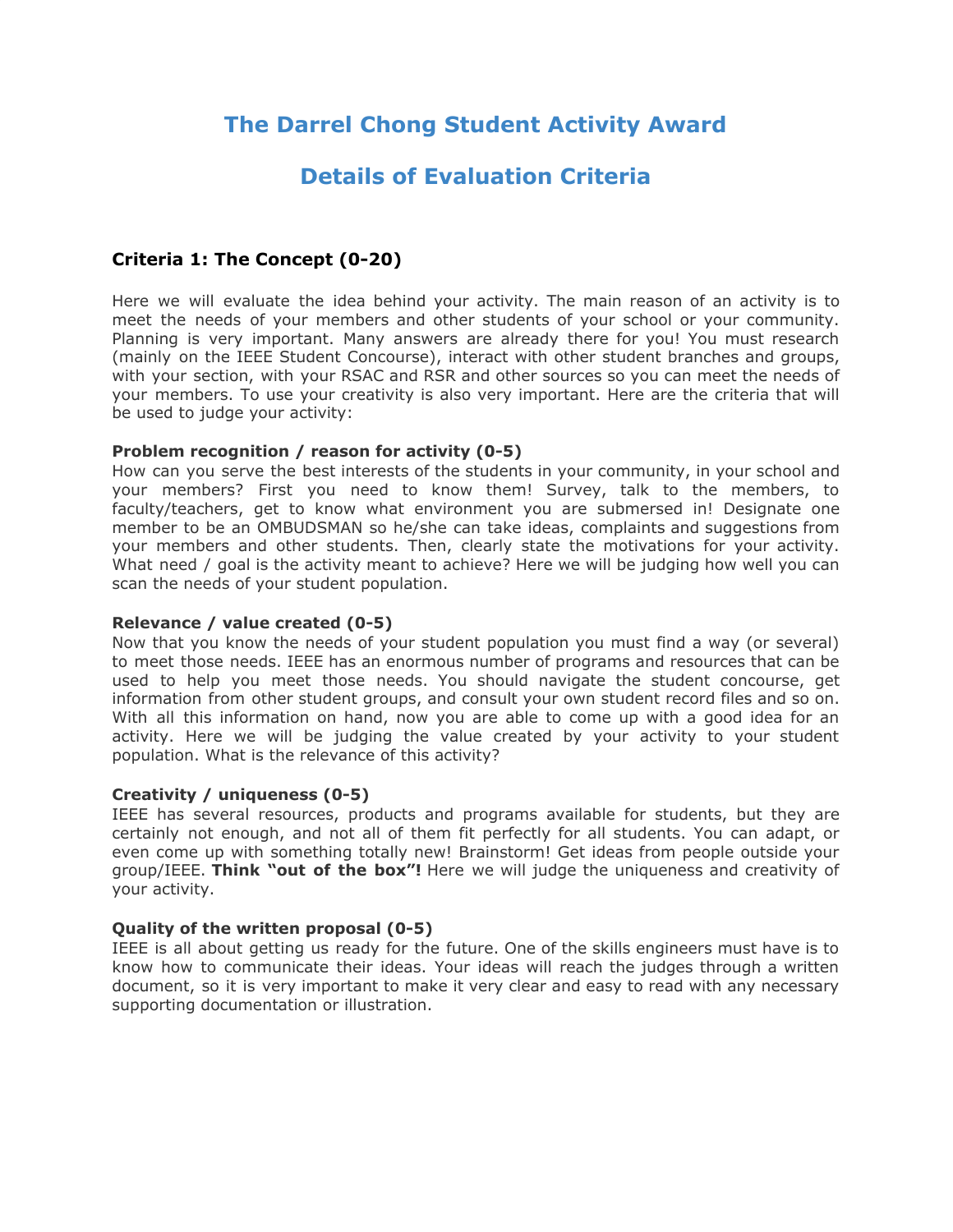# **Criteria 2: Implementation (0-20)**

Having a great idea is important, but how you implement it is equally as important. Think the whole process through ahead of time. Try to anticipate possible flaws. Have a Plan. Plan your time wisely. It is very important that your team know the entire plan. It helps if you assign one person to be responsible for each part of the activity. Write everything down! It is essential to have all the major information available to your team during the activity. Make a manual, a guide, even a binder which gathers all of the relevant information in one place will help. Provide as many details as possible. Here we will be judging how effective you were at putting it the activity together. Did everything run smoothly during the activity? If not, how were problems resolved. How well was it implemented?

### **Implementation / Organization (0-15)**

The concept described above will be judged under this category. Try to provide as much information as possible showing how the activity was run.

### **Collaboration (0-5)**

Get as much help for your activity as possible. Maybe it will be a project developed by your student group with help from other associations. Maybe it will be a project co-led by two or more organizations. Maybe you will be supporting a project from another organization. A lot can be gained from interaction with other organizations. Think about sharing an activity with other nearby IEEE student branches and/or groups, with other student associations at your school, with your local IEEE section, with your local high school or middle school or your community and so on. The more collaborative the project is, the more points it will get.

## **Criteria 3: Repeatability (0-15)**

Knowledge sharing is a key issue to all modern organizations. In IEEE Student Branches, where the officers stay for very short terms this is especially true. When doing an activity, you want to think about it, trying to make it easily repeatable (and better yet, improved) the next time.

### **Sustainability (0-8)**

How easy is it for the upcoming volunteers to repeat this activity in the future? Is it getting easier every-year? Documenting what was done in the past is a great start. How did you overcome particular problems? Who are the key people to talk to in order to get help? Information isn't the only thing that will make projects easier the next time around. If, for instance, you involve freshmen and sophomores in the organization of an activity this semester, it will be much easier for them to run it again. Also the activity might result in some general changes in the environment that will make it easier next time around (such as: the schools officials now believe that we can do it, so they will support us).

### **Portability (0-7)**

We want to foster knowledge sharing among students from all over the world. Here your activity will be judged on how well it addresses the needs of students in other universities. Also, how easily can it be replicated? Most of the sustainability concepts apply, but now the judges focus will be on how your activity can be replicated somewhere else.